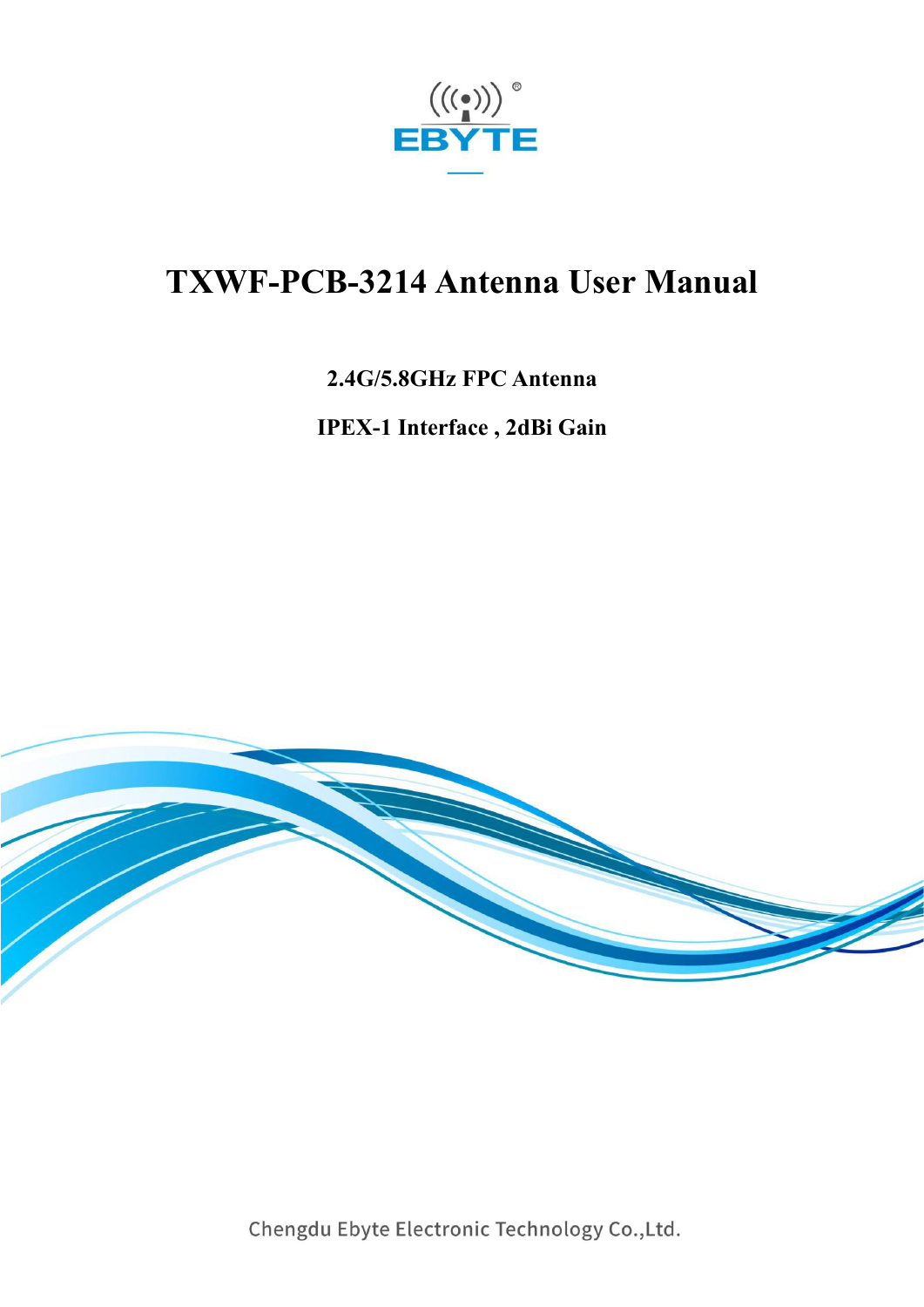# **Contents**



EBYTE reserves all rights to this document and the information contained herein. Products, names, logos and designs described herein may in whole or in part be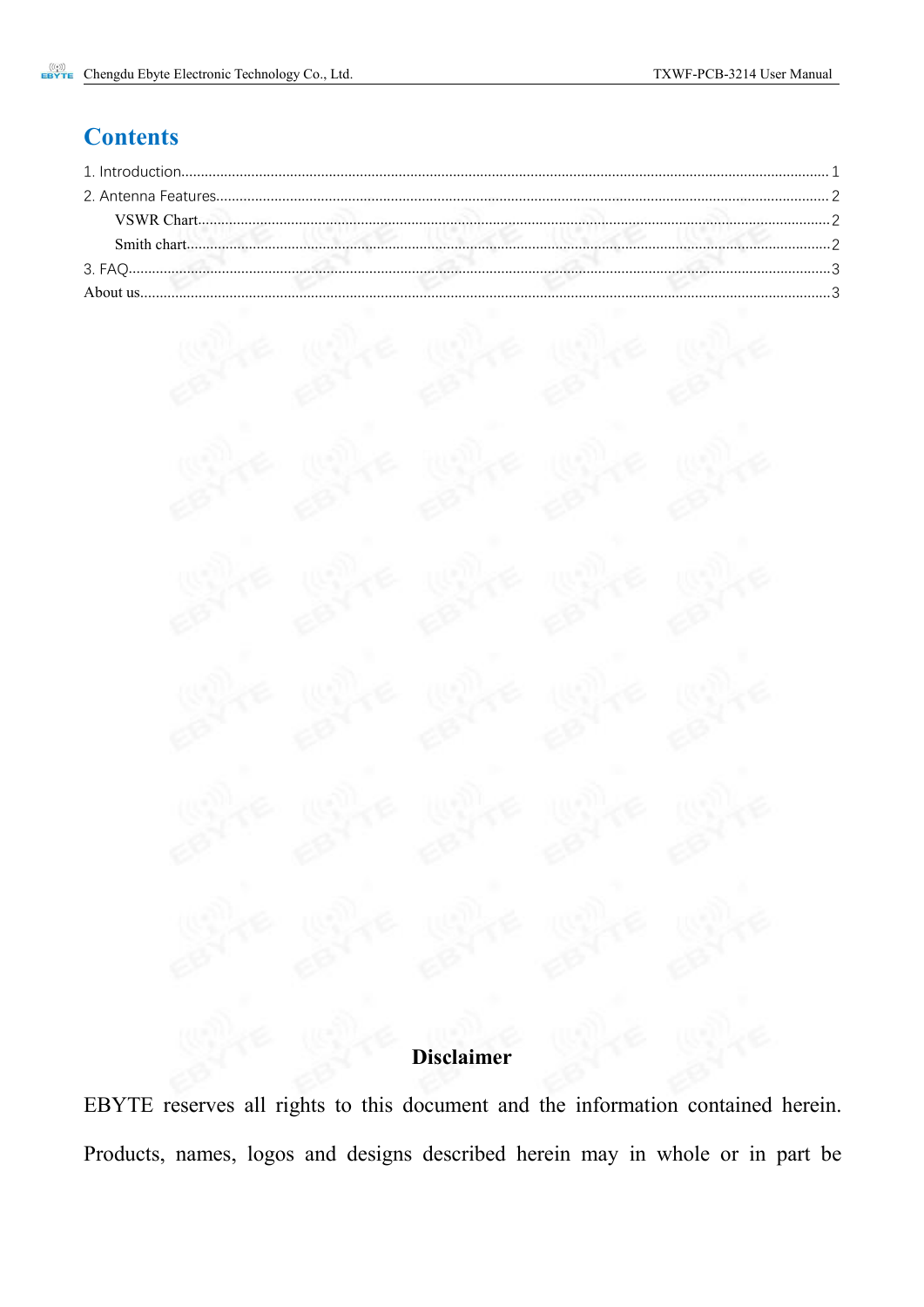subject to intellectual property rights. Reproduction, use, modification or disclosure to third parties of this document or any part thereof without the express permission of EBYTE is strictly prohibited.

The information contained herein is provided "as is" and EBYTE assumes no liability for the use of the information. No warranty, either express or implied, is given, including but not limited, with respect to the accuracy, correctness, reliability and fitness for a particular purpose of the information. This document may be revised by EBYTE at any time. For most recent documents, Please visit www.ebyte.com.

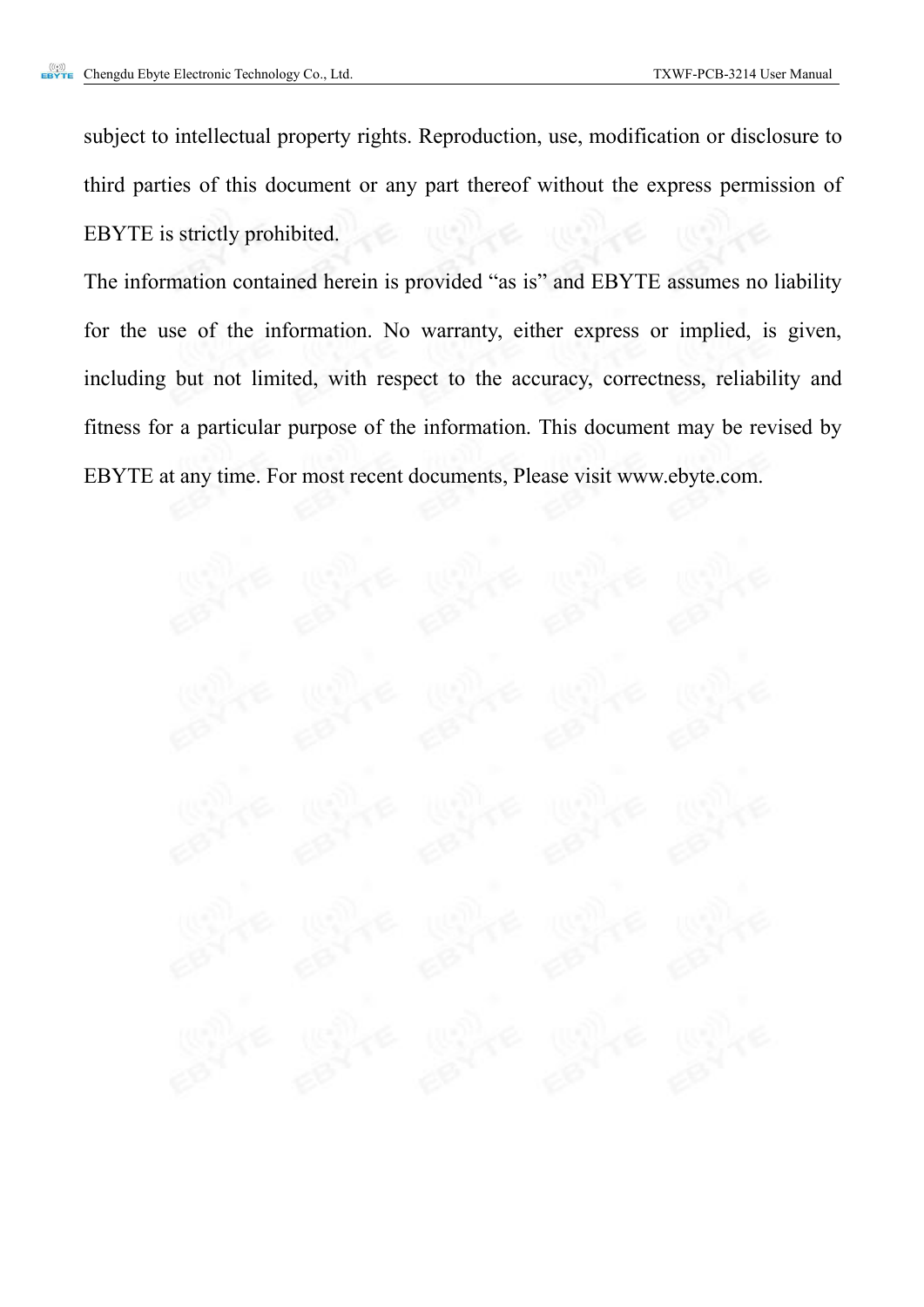## <span id="page-3-0"></span>**1. Introduction**

TXWF-FPC-3710 is a 2.4/5.8G dual-band FPC built-in antenna, the antenna size is 37\*10mm, the feeder length is 120mm, with IPX 1 generation interface, suitable for various 2.4/5.8GHz wireless modules, network equipment, etc. Band wireless equipment.

|                                   | <b>Electrical parameters</b>            |        |
|-----------------------------------|-----------------------------------------|--------|
| Center<br>frequency               | 2.4/5.8GHz                              |        |
| Antenna<br>bandwidth              | 2.4-2.5G/5.15-5.8GHz                    |        |
| Antenna gain                      | 2dBi                                    |        |
| Voltage<br>standing wave<br>ratio | $\leq1.5$                               |        |
| Polarization<br>direction         | Linear polarization                     |        |
| Radiation<br>direction            | Omnidirectional                         |        |
| input resistance                  | $50\Omega$                              | IPEX-1 |
| Power Capacity                    | 2W                                      |        |
|                                   | <b>Hardware Parameter</b>               |        |
| Product Size                      | $32mm*14mm$                             |        |
| Overall weight                    | 1g                                      |        |
| Antenna<br>material               | PCB                                     |        |
| Feeder length                     | 120mm (can be customized)               |        |
| Interface<br>method               | IPX 1st generation                      |        |
| Operating<br>temperature          | $-40^{\circ}$ C $\sim$ $+85^{\circ}$ C  |        |
| Storage<br>temperature            | $-40^{\circ}$ C $\sim$ +85 $^{\circ}$ C |        |

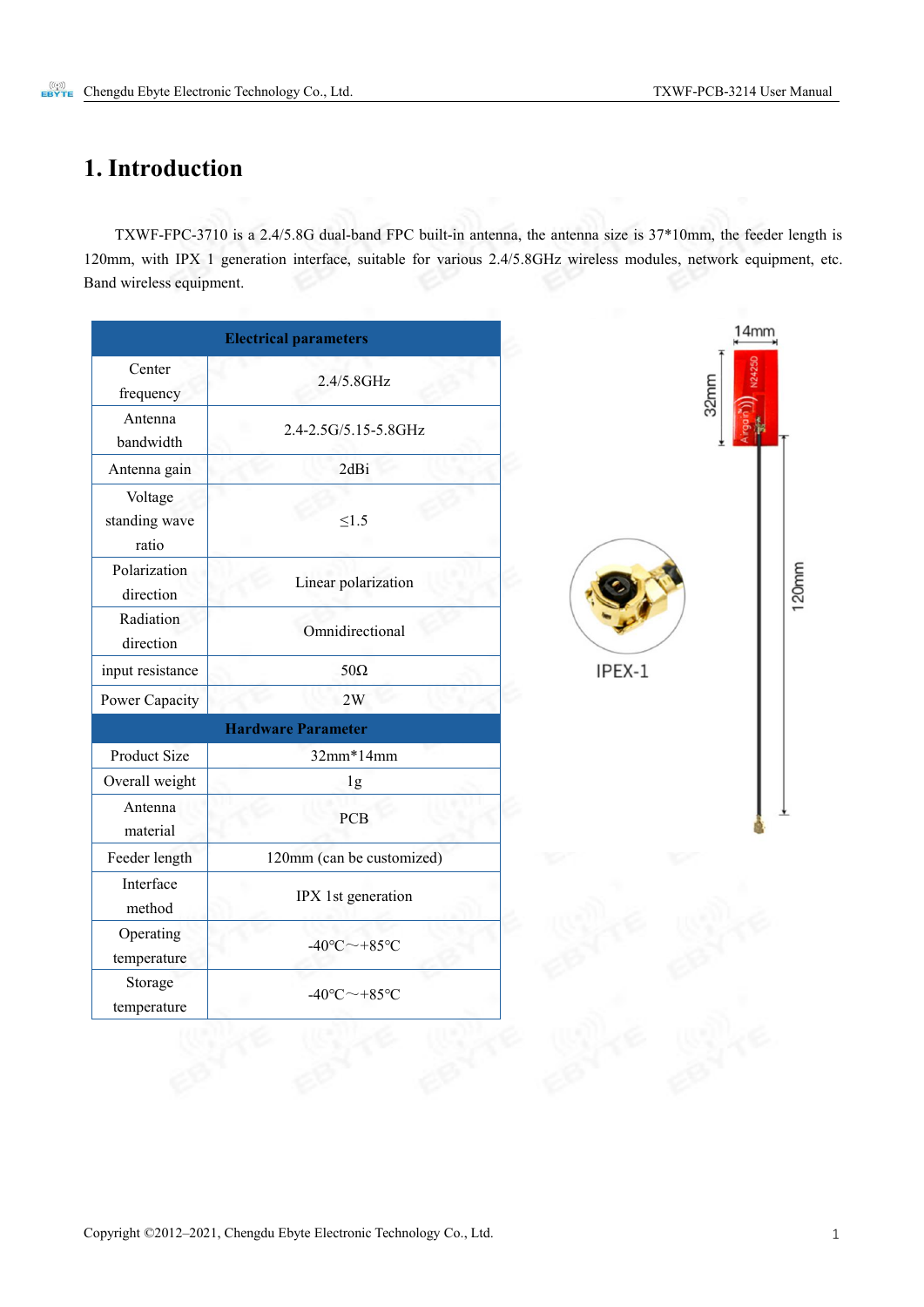#### <span id="page-4-0"></span>**2. Antenna Features**

<span id="page-4-2"></span><span id="page-4-1"></span>